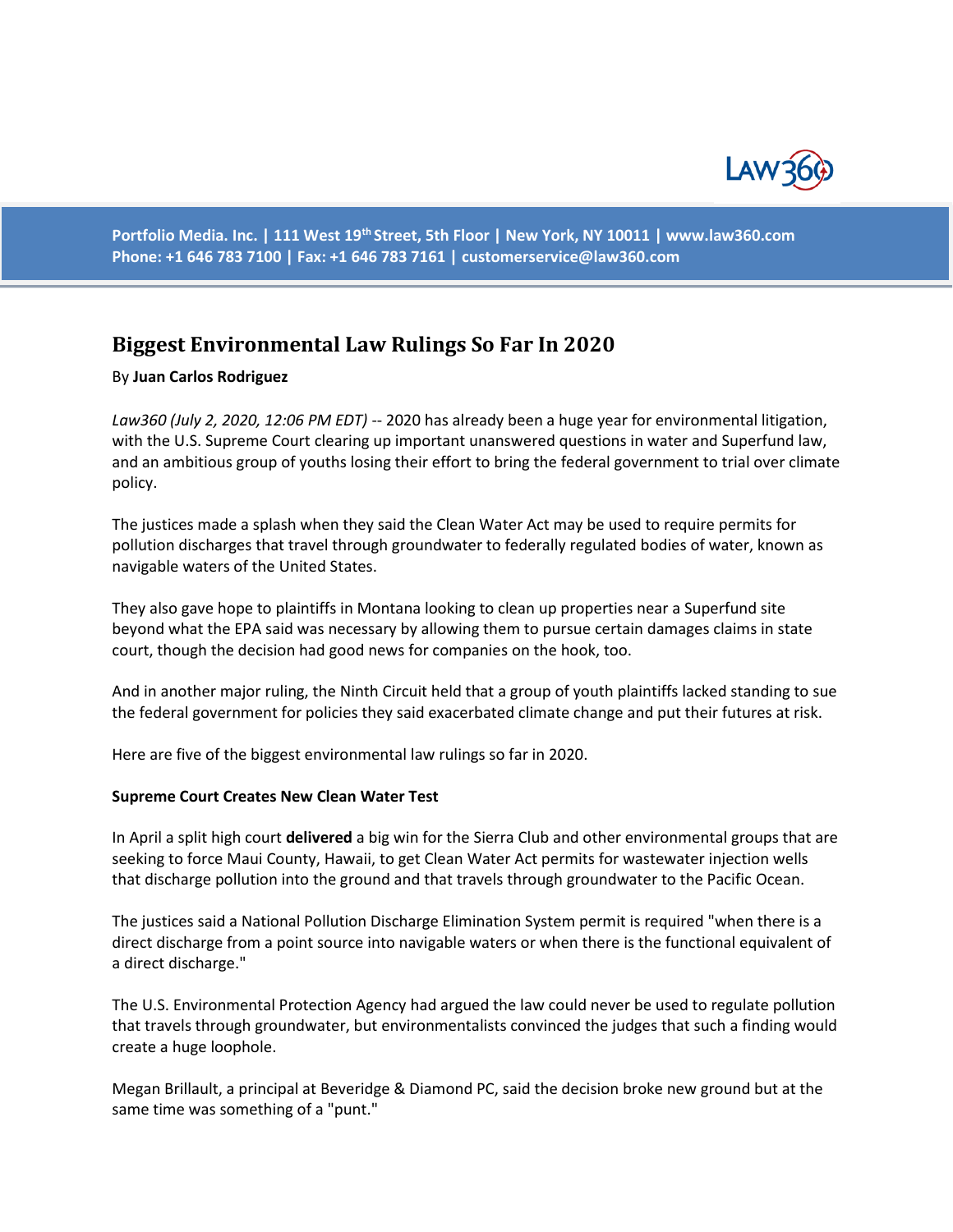"They're punting it back to the courts and even to EPA to provide 'guidance' on this, whether it's through rulemaking or informal guidance," Brillault said. "They didn't want to let Maui County off the hook, but they didn't want to get too involved in defining exactly what a 'functional equivalent' discharge would be."

## **Justices Break Ground In Superfund Law**

In another April split decision, a majority of justices held that the Comprehensive Environmental Response, Compensation and Liability Act does not preclude Montana landowners' right to assert state law claims like nuisance and trespass that don't arise under the act.

The residents are suing Atlantic Richfield Co. under state law for money to clean up their properties on a Superfund site that's already covered by a settlement agreement with the EPA.

But the ruling wasn't a complete win for the plaintiffs, because the justices said that any additional remedial action that comes from the litigation must be approved by the EPA.

John McGahren, a partner at Morgan Lewis & Bockius LLP and deputy chair of the firm's global environmental practice, said the ruling brought a big change for parties like homeowners and owners of municipal wells. Under the Arco ruling, they are now considered to be "potentially responsible parties" under CERCLA.

McGahren said the EPA and those parties did not see themselves that way previously.

"I think you're going to be seeing some interesting arguments coming down the pike on what these parties can and cannot do in the face of the Arco decision," McGahren said. "I think in the past they felt free to demand relief that was above and beyond or consistent with what EPA was doing and I think that's going to be subject to challenges in the future."

#### **Kids Lose On Climate Claims**

The Ninth Circuit in January said a group of kids suing the federal government over policies they said help fuel climate change can't take their case to trial because courts don't have the power to change those policies.

In a split decision, a panel said the legislative and executive branches of government are the only ones with the authority to redress the kids' alleged injuries.

The majority said that the kids presented compelling evidence about their injuries, such as being forced to move because of lack of drinking water and having to evacuate because of coastal flooding. And the judges said there's also evidence that the government's policies are a "substantial factor" in causing the alleged injuries. But they drew the line at whether a court could give the kids the relief they were seeking.

Sara Colangelo, a professor at Georgetown University Law Center and director of the Environmental Law & Policy Program there, said although the plaintiffs lost, they cleared the way for other lawsuits, such as those filed by cities and counties seeking climate change-related damages against fossil fuel companies.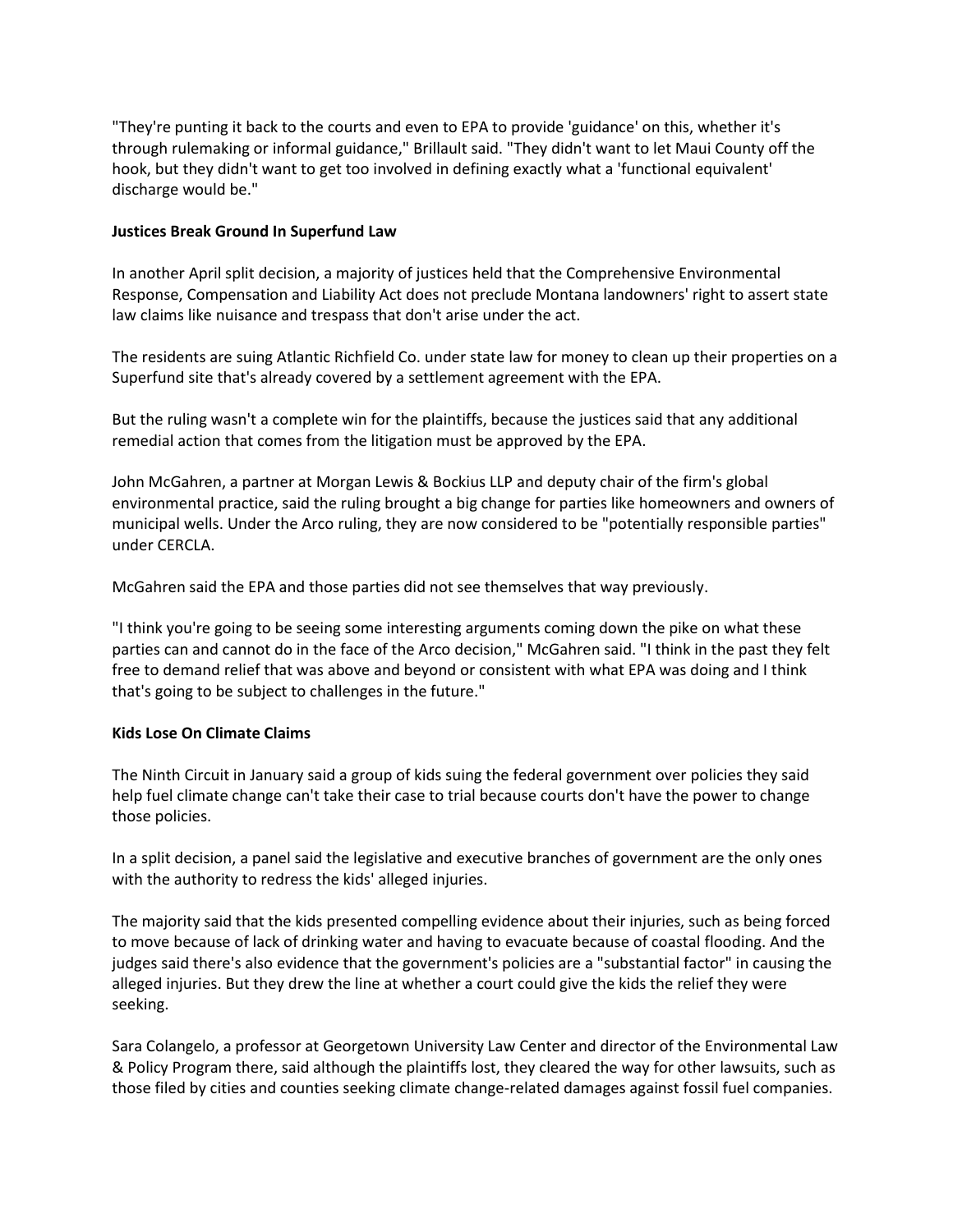Colangelo said courts handling those lawsuits might have an easier time awarding damages since money is well within the traditional scope of court-mandated awards.

And she said the youths gained ground in other areas, too.

"The [plaintiffs] wrested some key admissions from the government regarding the monumental danger that climate change presents to our nation's health, welfare and resources, and that the primary driver is fossil fuel combustion," she said. "And the Ninth Circuit panel itself issued favorable findings in its standing analysis, including that the plaintiffs' damages stemmed from climate change and that particular injuries suffered could be traceable to government conduct."

The plaintiffs are seeking en banc review.

## **EPA Gives Up On Controversial Adviser Policy**

The EPA stirred up a hornet's nest in 2017 when it banned scientists who receive agency grants from serving on its advisory committees. Environmentalists and science groups sued the agency over the policy, and were successful enough to prompt the EPA to abandon it.

Former EPA Administrator Scott Pruitt said when he issued the policy that it was intended to help avoid conflicts of interest, but in April, New York U.S. District Judge Denise Cote vacated the policy, siding with the Natural Resources Defense Council on the argument that the EPA failed to properly explain why it changed its past practice of allowing EPA grant recipients to serve on advisory committees, or to back up its conclusion that "grant recipients suffered from bias on account of those grants when they served as members of EPA advisory committees."

In addition to Judge Cote's rulings, the D.C. Circuit in April reversed a lower court judge's dismissal of a challenge to the policy filed by Physicians for Social Responsibility and other groups.

And the Union of Concerned Scientists convinced the First Circuit in March to overturn Massachusetts U.S. District Judge F. Dennis Saylor IV's 2019 ruling upholding the policy and revive their lawsuit challenging it, but the EPA did not address that decision in its statement.

All those losses caused the EPA to announce in June that it would no longer seek to defend the policy in court.

# **No Undoing HFC Regs**

The D.C. Circuit in April sided with environmental groups and states that challenged the EPA's decision to stop implementing an Obama-era rule restricting hydrofluorocarbon use.

A split three-judge panel **said** the EPA had no right in 2018 to stop implementing an Obama-era rule restricting hydrofluorocarbon use after the D.C. Circuit in 2017's Mexichem Fluor Inc. v. EPA vacated parts of the rule. The majority sided with the Natural Resources Defense Council and a coalition of state attorneys general and state agencies that had argued the EPA's 2018 action was a rule that was improperly promulgated without the required rulemaking notice-and-comment process.

U.S. Circuit Judges Sri Srinivasan and David S. Tatel said that under Section 307 of the Clean Air Act, the EPA is supposed to solicit public comments when it issues legislative rules that create legal effects. That